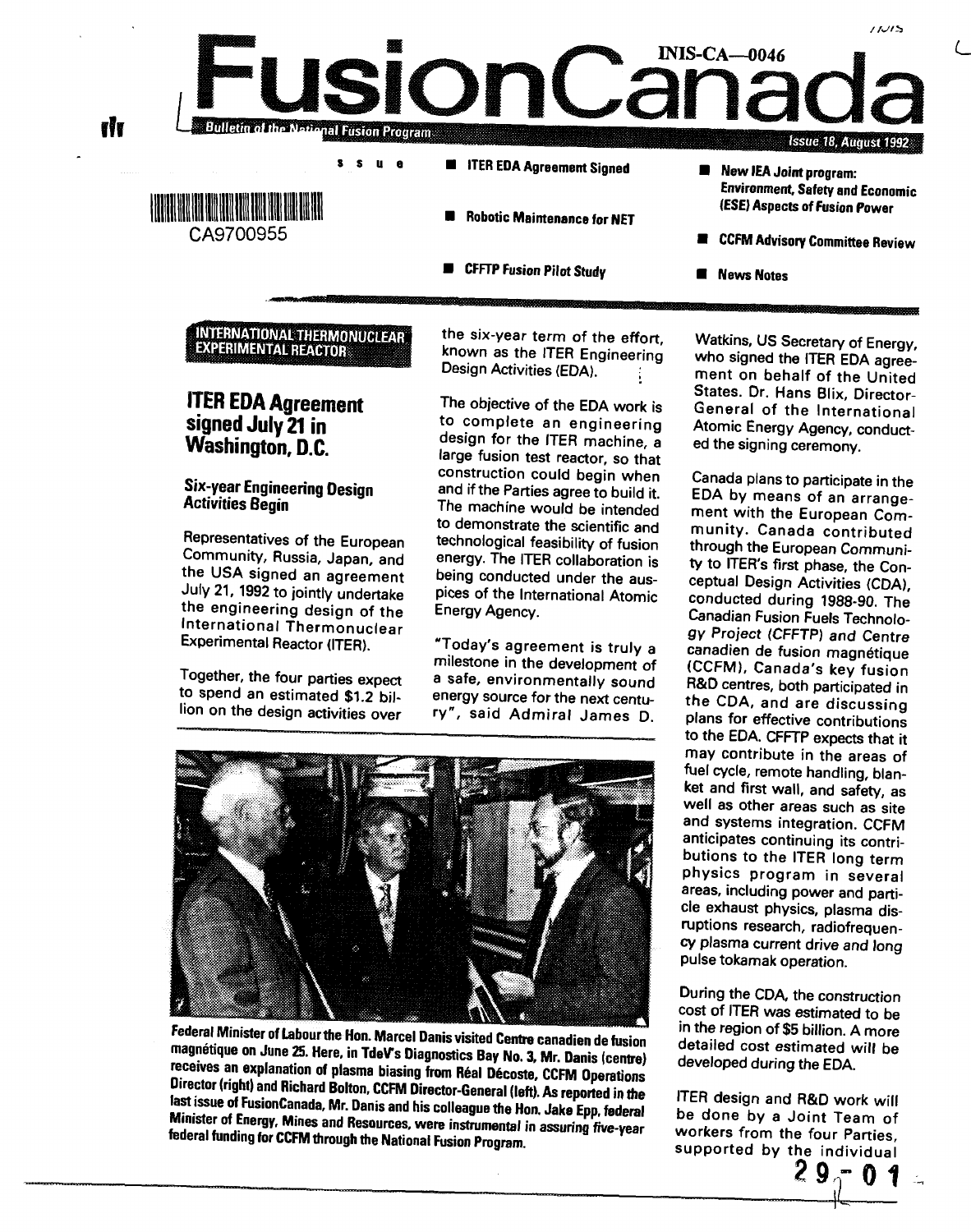

Home Teams of each Party. The Joint Team will be located at three co-centres; Garching (Germany), Naka (Japan), and San Diego (USA). The Director of the Joint Team is expected to be Dr. Paul-Henri Rebut of the European Community.

The project will be overseen by the ITER Council, composed of two members from each of the four Parties. ITER Council meetings will be held in Moscow, with the first meeting expected to take

place in the autumn. Persons already nominated by the Parties for key positions in the EDA structure are expected to be confirmed in their positions at that meeting.

The accompanying chart indicates some of the main elements in the EDA organizational structure, and the some of the persons nominated to key EDA positions as of mid-August, when FusionCanada went to press. •



#### **CCFM - CENTRE CANADIEN DE FUSION MAGNETIQUE**

## **CCFM Directions**

#### **Advisory Committee Review**

CCFM's international Advisory Committee has reviewed the last year of work at CCFM, and has warmly endorsed CCFM's present strategy and scientific programs, especially the research emphasis on tokamak plasma biasing combined with closed divertor operation.

The Advisory Committee met in May this year to examine CCFM's research plans and evaluate CCFM's research and operations since the last Committee meeting at the end of 1990. Members of CCFM's Advisory Committee are recognized fusion experts, mostly from other countries' fusion programs.

Following its review, the Committee's primary recommendation was that CCFM should maintain its present focus on plasma biasing, especially the emphasis on the use and understanding of biasing to enhance divertor operation. In endorsing this priority, the Committee noted that, "..CCFM staff had already achieved well deserved recognition as experts in this field." After its 1990 review of CCFM work, the Committee had recommended that CCFM should narrow its broader priorities of that time, to concentrate on biasing and divertors.

The Committee had also previously recommended attention to reducing plasma impurity levels. CCFM was able to report this year, to the Committee's satisfaction, that successful tokamak boronization work and divertor operation had dramatically reduced plasma impurities in TdeV. Pumped divertors promise further reductions in  $Z_{\text{off}}$ .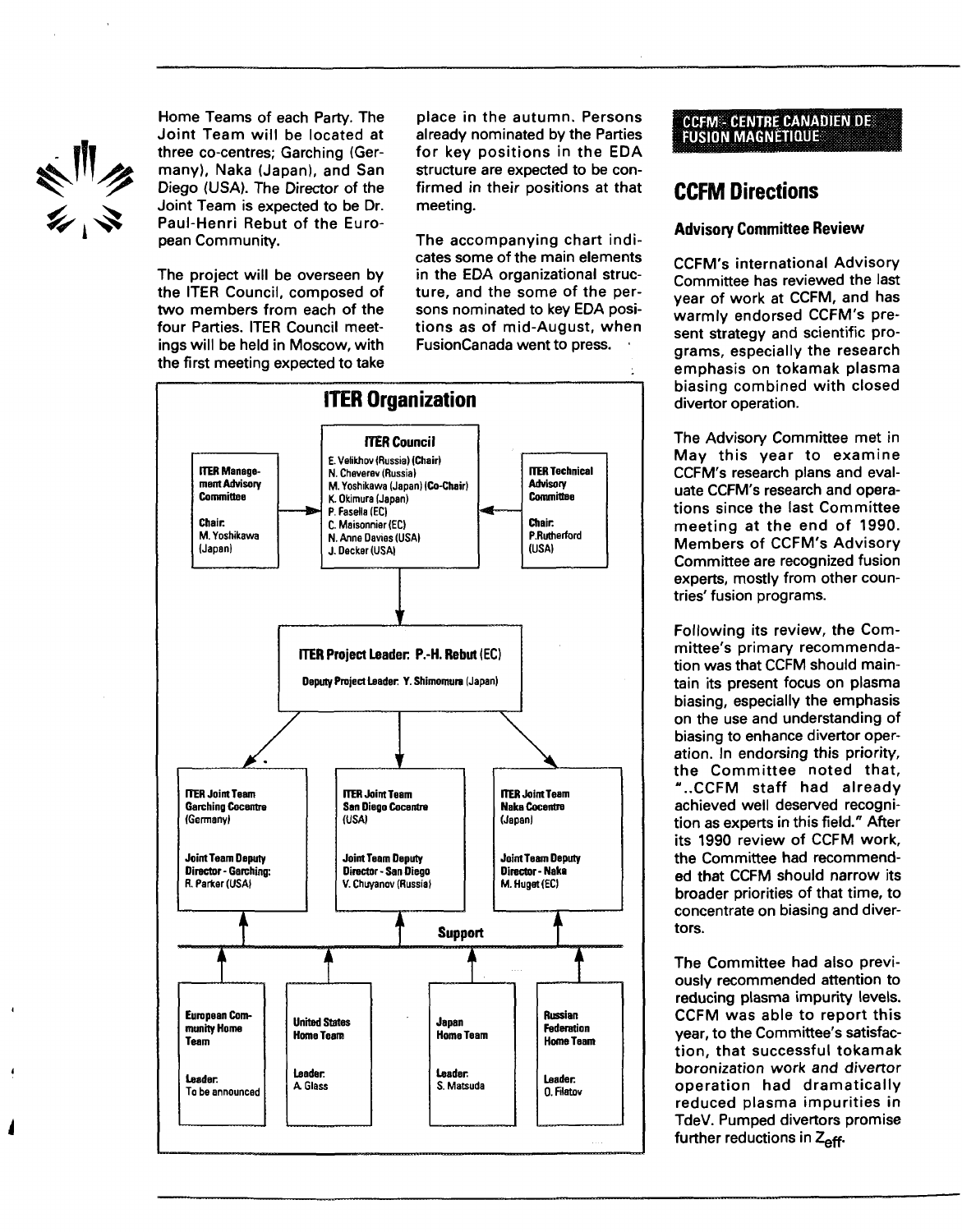The Committee also commented on the good progress in 1991 and 1992 with the radiofrequency Lower Hybrid Current Drive (LHCD) system now being installed on TdeV. The LHCD team at CCFM, responsible for the system's design and construction, were commended on their work.

It was recommended at this review that greater priority should be placed on merging the theoretical and experimental programs at CCFM. It would be beneficial, for example to upgrade between-shot data reduction and analysis for TdeV, so as to expedite evaluation of experiments.

The forthcoming trials of Compact Toroid fuelling on TdeV found approval, despite the relatively high scientific risk. It is viewed as an opportunity to contribute to a very new branch of fusion research.

The Advisory Committee endorsed CCFM's participation in the international fusion community where, they noted, "..CCFM has earned wide respect as a needed and highly relevant participant at the forefront, in areas of research where its special capabilities are greatly appreciated." The continued pursuit of international collaborations in specific research topics was strongly encouraged

In summarizing its 1992 review of CCFM, the Committee recorded that "...it is again impressed with the soundness of the CCFM program ...and the effectiveness of its staff."

Gilbert Bartholomew and Michael Saltmarsh are now retiring from the Advisory Committee, having served on it since the Tokamak de Varennes project began in 1982. The staff of CCFM

A

and the National Fusion Program wish to thank them for their stalwart support and invaluable counsel over the last decade, and their experienced guidance during the early years of the project.



## **CFFTP Fusion Pilot Plant Study**

**CHETP** 

A CFFTP-led consortium of five Canadian companies is preparing a design study and cost estimate for a fusion pilot plant of 20 MW fusion power. This project, the CFFTP Pilot study, will produce an overall design for the plant. Design work will be at the scoping level. The major plant systems will be sized with respect to their key operating parameters, such as (for example) sizes, flow rates, power requirements, tritium inventories and neutron fluxes. One objective of the study is to enhance Canadian industry familiarity with fusion plant design, through joint work on an integrated study.

The study will be based on a steady-state-burn, high aspect ratio tokamak reactor with copper magnets, fuelled with deuterium-tritium, and having ion cyclotron auxiliary plasma heating and current drive. No electric power turbines are included, since these are considered standard technology. The power output interface will be a hot helium duct from the breeder blanket assembly, although the study may at some point encompass steam generators. Compact toroid fuelling is being considered. Design life of the fusion reactor is set at one full-power year.

The tokamak design reference point was selected with the assistance of John Galambos of ORNL The US TETRA tokamak design code was used to survey a limited range of key parameters and to specify the main characteristics of the plasma and magnet systems.

Each of the five companies participating is responsible for one aspect of design or maintenance of the plant.

**Fuel Cycle:** Wardrop Engineering (Mississauga, Ontario) will design an integrated reactor fuel cycle including deuterium-tritium storage, vacuum pumping, fuel cleanup, isotope separation, blanket tritium extraction, and coolant detritiation.

**Breeder Blanket:** Spectrum Engineering (Peterborough, Ontario) will design and analyze performance of the helium-

ミリン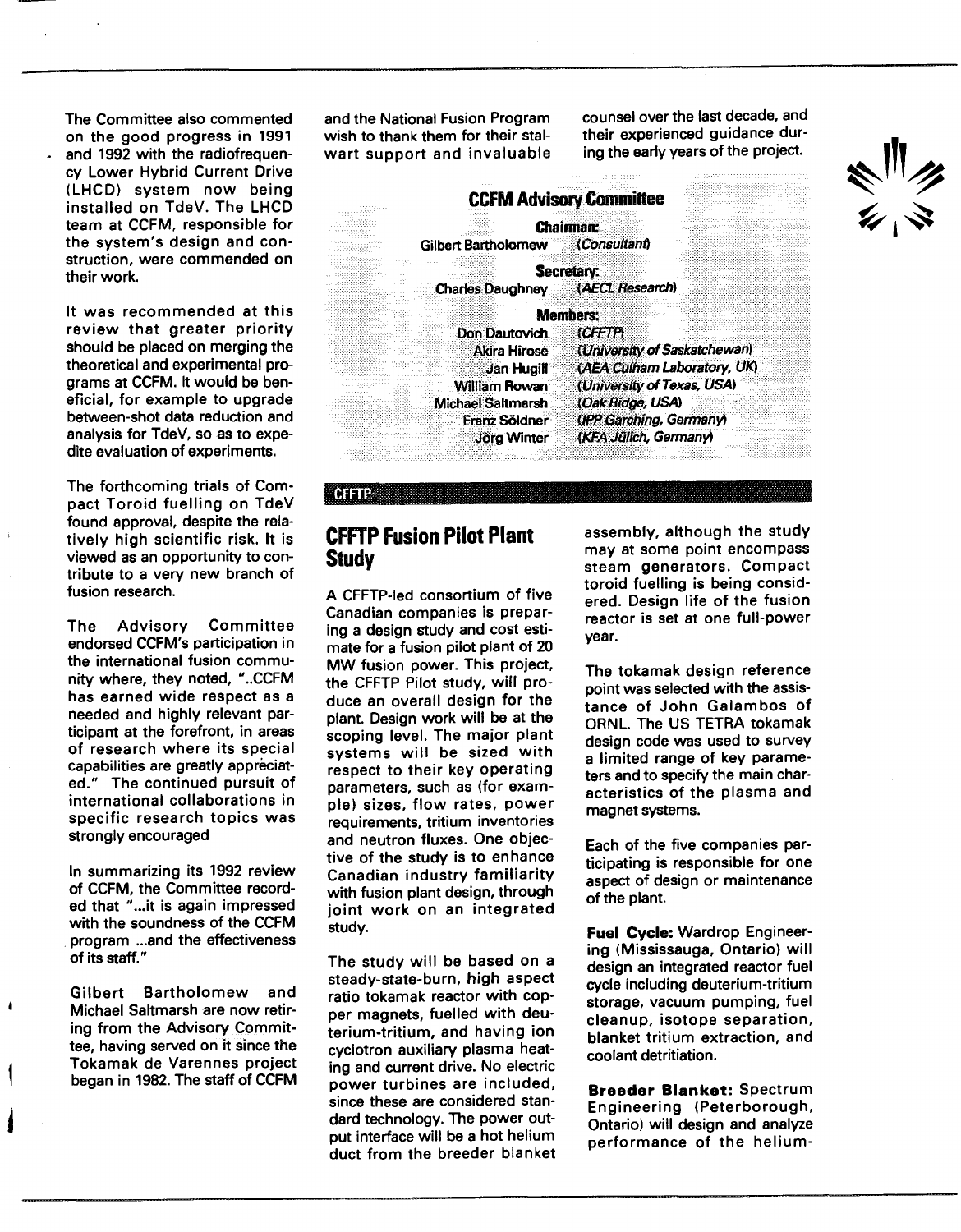cooled first wall and breeder blanket.

**Maintenance:** SPAR Aerospace (Brampton, Ontario) will examine the plant's maintenance aspects, including tokamak assembly, and in-vessel and ex-vessel maintenance.

**Heat Transport System:** Canatom Inc. (Montréal, Québec)

#### **NET-SPAR-CFFTP**

## **Robotic Maintenance for NET**

A robotics design concept for remote maintenance of large fusion test reactors was presented in July to the Next European Torus (NET) by SPAR Aerospace (Brampton, Ontario). SPAR designed the remote maintenance system for NET in collabowill design primary and secondary cooling systems for the breeder blanket and neutron shield, the divertors and the magnets.

**Balance of Plant:** Canadian International Power Services Inc. (Mississauga, Ontario) will provide scoping designs for all building structures, electrical plant, plant utilities and waste management.

The study is being funded by CFFTP. It will be completed by October this year.

More information from Paul Gierszewski, CFFTP (416) 855- 4717.

ration with the Commissariat à I'Energie Atomique (CEA) of France. NET is Europe's fusion test reactor design project, headquartered at Garching, near Munich, in Germany. The system was designed to remotely maintain the inside of the torus vessel, including replacement of divertor plates. It consists of two ring booms, which are deployed inside the reactor torus when invessel maintenance is initiated, with several automated in-vessel



•vehicles which travel around the ring booms. The vehicles carry the maintenance arms, remote manipulators and tooling. SPAR designed the in-vessel vehicles and high precision maintenance arms under a CFFTP contract. The vehicles and manipulators are designed to handle loads exceeding 1200 kg and place them with a worst-case accuracy of 30 mm fully loaded (5 mm unloaded) with a repeatability of 3 mm. Absolute placement resolution is 0.5 mm. The entire system is designed to operate in radiation levels up to 3 megarads per hour. The diagram shows a vehicle and maintenance arm, riding a section of the ring boom, carrying a divertor plate in the manipulator.

More information from Julian Millard, SPAR Aerospace (416) 790-4486 or John Blevins at CFFTP (416) 855-4721.

#### INTERNATIONAL;

**New International Effort**

### **Environment, Safety and Economic (ESE) Aspects of Fusion Power**

Four parties - Canada, Europe, Japan and the USA - have jointly launched a five-year international R&D collaboration to study the environmental, safety and economic (ESE) aspects of fusion power. The collaboration, being conducted under the auspices of the International Energy Agency (IEA), began officially on July 6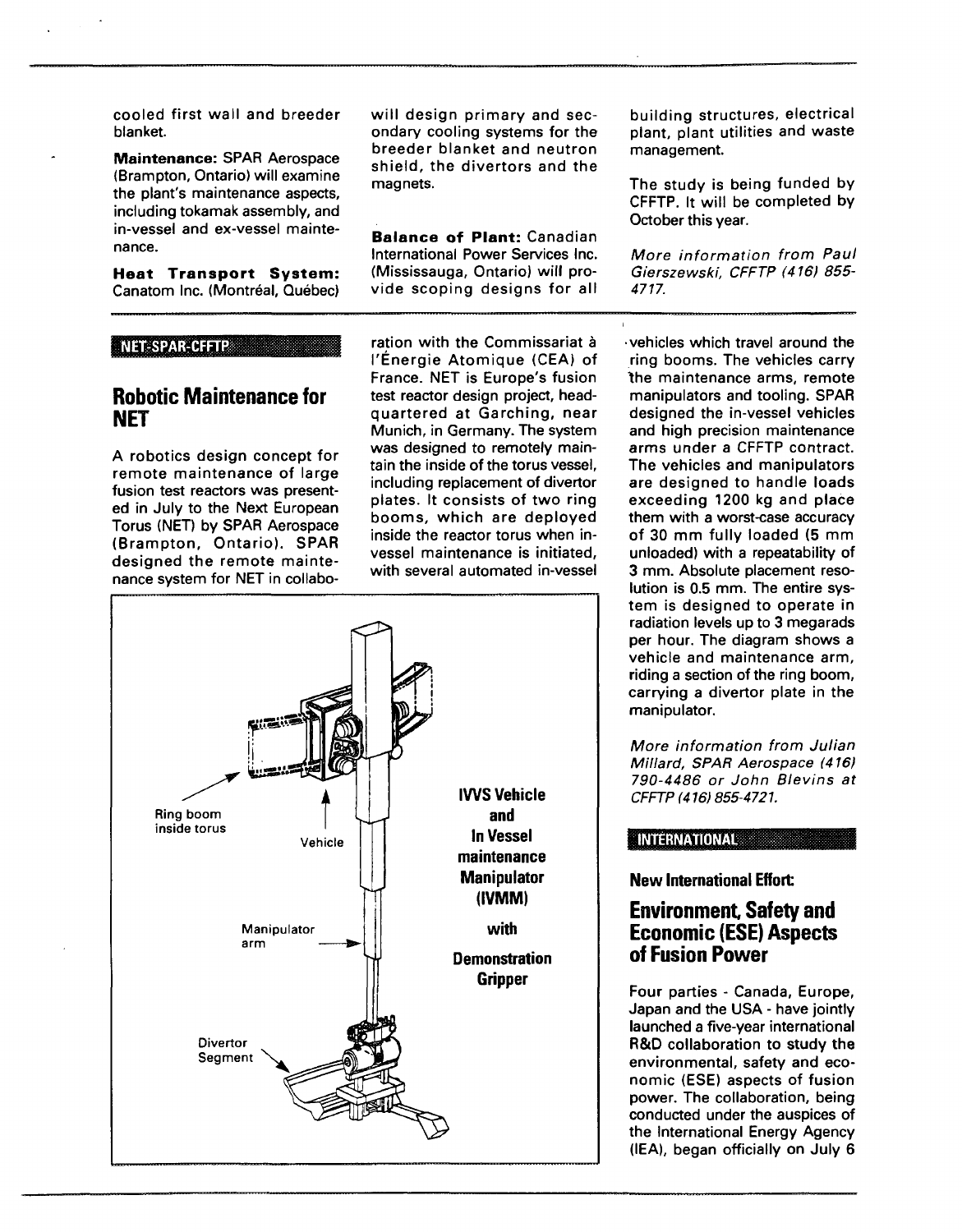with the signing of an IEA Implementing Agreement in Paris. The IEA is an agency of the Organization for Economic Cooperation and Development.

Joint international fusion R&D programs operating under the lEA's auspices are coordinated by its Fusion Power Coordinating Committee (FPCC) through Implementing Agreements, including this new one on ESE matters. Implementing Agreements provide the framework for doing joint R&D work under agreed terms covering matters such as costs, responsibilities and sharing of results.

Canada is a member of two other IEA Implementing Agreements, which cover plasma-wall interactions studies on the TEXTOR tokamak (Germany), and fusion materials R&D. David Jackson, Director - National Fusion Program, represents Canada on the FPCC. Bill Holtslander, NFP Manager-International Programs, represents Canada on the Executive Committee which oversees present and future work under the Implementing Agreement on ESE matters.

The new collaboration was launched to address the generally recognized need for developing methodologies, models and computer codes for assessing the ESE aspects of fusion power. The goal is to generally advance the analytic capabilities needed to perform ESE assessments, such as public risk assessments, of fusion power plant designs as well as the designs of burningplasma fusion test reactors.

#### **Work Programs.**

Specific cooperative work programs, or Tasks, are set out in Annexes to the Implementing Agreement. The first two Tasks have already been initiated. These concern (a) ESE models and computers codes (Annex I ),

and (b) ESE analysis methodologies and assessments (Annex II). As additional joint Tasks are identified, other Annexes may be put in place to organize them.

#### **ESE Models and Computer Codes (Annex I)**

Objectives of this Task are to:

- $\blacksquare$  Jointly establish the data bases required for input to models and computer codes for environmental and safety analyses.
- $\blacksquare$  Cooperate in using test facilities to provide data for codes and validation of codes.
- **Perform comparisons of differ**ent codes.

Separate work groups will address the following topical sub-tasks: Tritium; Activation products; Plasma-facing materials; Coolants; Plasma disruptions; Magnets; Blankets.

**Tritium Sub-Task.** Gary Vivian, of the Canadian Fusion Fuels Technology Project (CFFTP), is the Tritium Sub-Task leader. Tritium work programs will include: Tritium Sampling and Measurement; Environmental Models; Environmental Model Validation; Tritiated Organic Compounds; Long-term Databases; Human Dosimetry; Materials Science. Joint work planning has been in progress since 1990.

#### **ESE Analysis Methodologies and Assessments (Annex II)**

Technical objectives for this work are to develop environmental and safety design targets and analysis methodologies, and to develop an extensive data base, including failure rate data, on operational experience related to safety.

Further information: Bill Holtslander, NFP, (613) 584-3311 ext. 3241, or Gary Vivian at CFFTP (416) 855-4733.

## **NEWS NOTES**

**News Notes** will print update news and late pre-press items. To include an item in this column, contact the editor.

**Compact Toroid (CT) Fueller Operational.** By August, the first spheromak plasmas had been made, and accelerated, with the newly-completed CT tokamak fueller built at University of Saskatchewan. Life of the plasmas was 40 us (design target 33 us), with good plasma symmetry. The CT fueller will be extensively tested in Saskatchewan through the autumn before shipping to Quebec for installation on TdeV to explore the CT fuelling technique.

**ETMOD Environmental Tritium Modelling Code Available.** The Canadian environmental tritium modelling code ETMOD was recently released for application by interested parties. ETMOD can be used to predict the behaviour and effects of tritium in the environment, including the results of routine or accidental releases of gaseous tritium (HT) and tritiated water vapour (HTO). The code can be used, for example, to predict public doses resulting from a tritium release, as well as to predict tritium holdup in vegetation over a radius of several kilometres around the release point. The code has been developed over the last ten years, and is in use by Ontario Hydro. Data contained in the code include environmental dispersion data obtained from controlled field releases of tritium, as well as laboratory and field data on individual parameters such as deposition velocity and its seasonal variations. More information from Gary Vivian, CFFTP, Telephone (416) 855-4733.